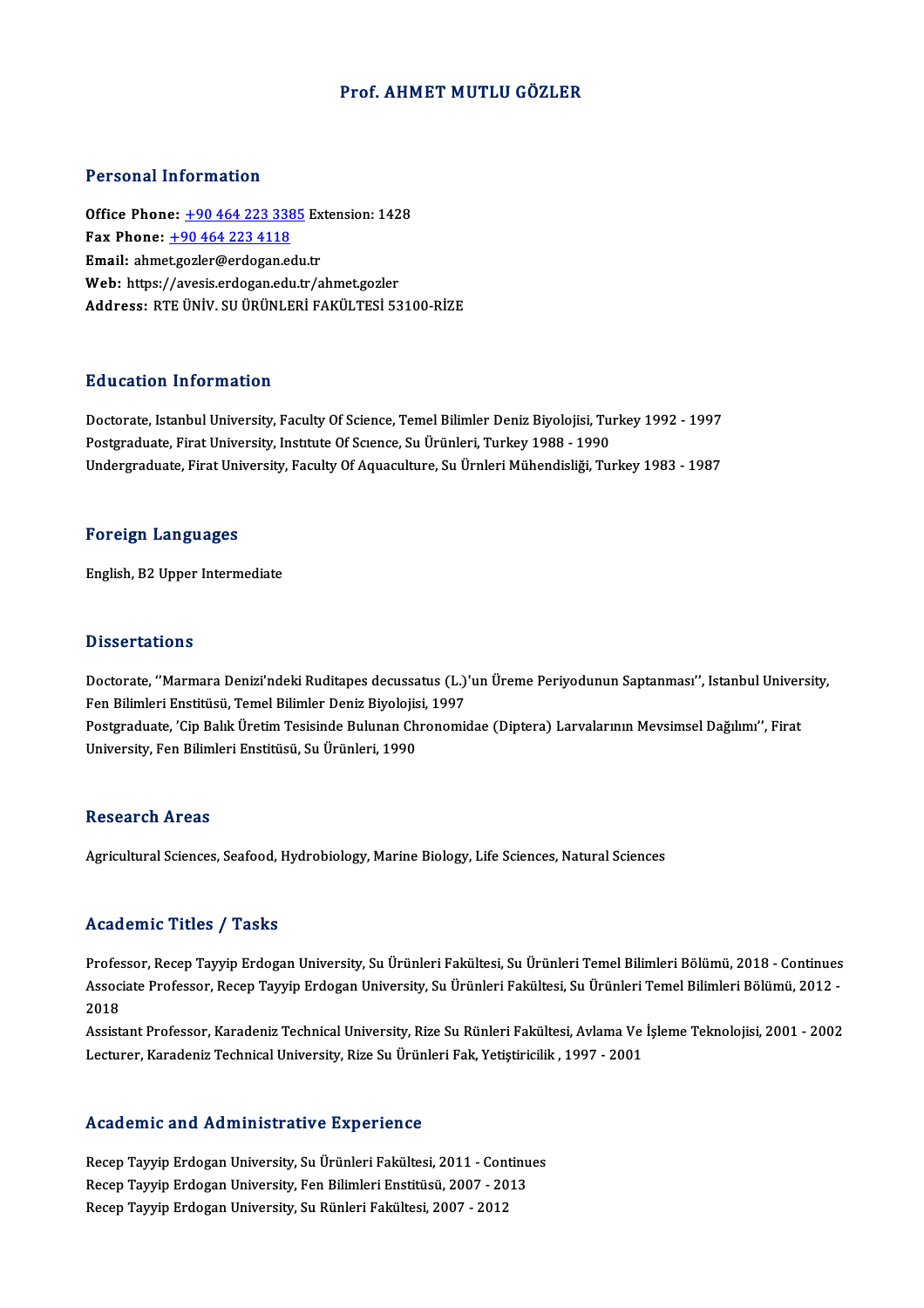Recep Tayyip Erdogan University, Rize Su Ürnleri Fakültesi, 2002 - 2004 Karadeniz Technical University, Rize Su Ürünleri Fakültesi, Avlama Ve İşleme Teknolojisi Bölümü, 2002 - 2004

## Courses

DOKTORATEZİ,Doctorate,2015 -2016 BOUTSSS<br>DOKTORA TEZİ, Doctorate, 2015 - 2016<br>BALIK BİYOLOJİSİ, Undergraduate, 2015 - 2016<br>UZMANLIK ALANDERSİ L Bostaraduata, 2015 DOKTORA TEZİ, Doctorate, 2015 - 2016<br>BALIK BİYOLOJİSİ, Undergraduate, 2015 - 2016<br>UZMANLIK ALANDERSİ I, Postgraduate, 2015 - 2016<br>KIVISAL EKOLOJİ, Bostgraduate, 2015 - 2016 BALIK BİYOLOJİSİ, Undergraduate, 2015 - 201<br>UZMANLIK ALANDERSİ I, Postgraduate, 2015<br>KIYISAL EKOLOJİ, Postgraduate, 2015 - 2016<br>UZMANLIK ALAN DERSİ, Dostarate, 2015 - 20 UZMANLIK ALANDERSİ I, Postgraduate, 2015 - 20<br>KIYISAL EKOLOJİ, Postgraduate, 2015 - 2016<br>UZMANLIK ALAN DERSİ, Doctorate, 2015 - 2016<br>UZAMNLIK ALAN DERSİ IL Rostgraduate, 2015 KIYISAL EKOLOJİ, Postgraduate, 2015 - 2016<br>UZMANLIK ALAN DERSİ, Doctorate, 2015 - 2016<br>UZAMNLIK ALAN DERSİ II, Postgraduate, 2015 - 2016 UZMANLIK ALAN DERSİ, Doctorate, 2015 - 2016<br>UZAMNLIK ALAN DERSİ II, Postgraduate, 2015 - 2016<br>DENİZ BALIKLARINDA BİYOÇEŞİTLİLİK VE KORUNMASI, Postgraduate, 2015 - 2016<br>BAZI SUCUL OMURCASIZI ARIN ÜREME RİYOLOJU ERL Postgrad UZAMNLIK ALAN DERSİ II, Postgraduate, 2015 - 2016<br>DENİZ BALIKLARINDA BİYOÇEŞİTLİLİK VE KORUNMASI, Postgraduate, 2015 - 2016<br>BAZI SUCUL OMURGASIZLARIN ÜREME BİYOLOJİLERİ, Postgraduate, 2015 - 2016<br>SEMİNER, Rostgraduate, 201 DENİZ BALIKLARINDA BİYOÇEŞİTLİL<br>BAZI SUCUL OMURGASIZLARIN ÜREM<br>SEMİNER, Postgraduate, 2015 - 2016 SEMINER, Postgraduate, 2015 - 2016<br>Advising Theses

Advising Theses<br>GÖZLER A. M. , 2009-2013 YILLARI ARASINDAKİ TRABZON BALIK HALİ KAYITLARININ İNCELENMESİ, Postgraduate,<br>MÖZKAN(Student), 2016 MAYISHING THUSUS<br>GÖZLER A. M. , 2009-2013<br>M.ÖZKAN(Student), 2016<br>GÖZLER A. M. GÜNEV DO GÖZLER A. M. , 2009-2013 YILLARI ARASINDAKİ TRABZON BALIK HALİ KAYITLARININ İNCELENMESİ, Postgradua<br>M.ÖZKAN(Student), 2016<br>GÖZLER A. M. , GÜNEY DOĞU KARADENİZ'DE (RİZE) N. reticulatus (Gastropoda:Nassariidae)'UN YAŞ VE BÜY M.ÖZKAN(Student), 2016<br>GÖZLER A. M. , GÜNEY DOĞU KARADENİZ'DE (RİZE) N. reticulatus (Gas<br>ÖZELLİKLERİNİN BELİRLENMESİ, Postgraduate, A.KOT(Student), 2014<br>GÖZLER A. M. "Türkiye' nin Doğu Karadeniz Sabillerinin Üst İnfralitta GÖZLER A. M. , GÜNEY DOĞU KARADENİZ'DE (RİZE) N. reticulatus (Gastropoda:Nassariidae)'UN YAŞ VE BÜYÜME<br>ÖZELLİKLERİNİN BELİRLENMESİ, Postgraduate, A.KOT(Student), 2014<br>GÖZLER A. M. , Türkiye' nin Doğu Karadeniz Sahillerinin ÖZELLİKLERİNİN BELİRLENMESİ, Postgraduate, A.KOT(Student), 2014<br>GÖZLER A. M. , Türkiye'nin Doğu Karadeniz Sahillerinin Üst İnfralittoral<br>Omurgasız Faunasının Dağılımı, Postgraduate, Ü.KOPUZ(Student), 2008<br>GÖZLER A. M. "Tür GÖZLER A. M. , Türkiye' nin Doğu Karadeniz Sahillerinin Üst İnfralittoral zonundaki Cystoseria barbata Fasiesinin<br>Omurgasız Faunasının Dağılımı, Postgraduate, Ü.KOPUZ(Student), 2008<br>GÖZLER A. M. , Türkiye'nin Doğu Kardeniz Omurgasız Faunasının Dağılımı, Postgraduate, Ü.KOPUZ(Student), 2008<br>GÖZLER A. M. , Türkiye'nin Doğu Kardeniz Sahillerinin Üst Infralittoral Zonundaki Nereidae (POLYCHAETA-ANNELIDA)<br>Türlerinin Dağılımı, Postgraduate, E.AĞIR

## Articles Published in Journals That Entered SCI, SSCI and AHCI Indexes

rticles Published in Journals That Entered SCI, SSCI and AHCI Indexes<br>I. The microplastic pattern of wild-caught Mediterranean mussels from the Marmara Sea The microplastic pattern of wild<br>Gedik K., Eryaşar A. R., Gözler A. M.<br>Marine Bellution Bullatin vol 175 n The microplastic pattern of wild-caught Mediterranean mussels f<br>Gedik K., Eryaşar A. R. , Gözler A. M.<br>Marine Pollution Bulletin, vol.175, pp.1-10, 2022 (Journal Indexed in SCI)<br>Hallmarking microplastics of sediments and C Gedik K., Eryaşar A. R. , Gözler A. M.<br>Marine Pollution Bulletin, vol.175, pp.1-10, 2022 (Journal Indexed in SCI)<br>II. Hallmarking microplastics of sediments and Chamelea gallina inhabiting Southwestern Black Sea: a<br>hynotha Marine Pollution Bulletin, vol.175, pp.1-10, 2<br>Hallmarking microplastics of sediments<br>hypothetical look at consumption risks Hallmarking micro<sub>l</sub><br>hypothetical look a<br>Gedik K., Gözler A. M.<br>Marine Pollution Pull hypothetical look at consumption risks<br>Gedik K., Gözler A. M.<br>Marine Pollution Bulletin, vol.174, pp.1-9, 2022 (Journal Indexed in SCI) Gedik K., Gözler A. M.<br>Marine Pollution Bulletin, vol.174, pp.1-9, 2022 (Journal Indexed in SCI)<br>III. Heavy metal concentration levels and biometric analysis of Liocarcinus depurator from different<br>legations on the western Marine Pollution Bulletin, vol.174, pp.1-9, 2022 (Journal In<br>Heavy metal concentration levels and biometric ana<br>locations on the western Black Sea coast of Turkey Heavy metal concentration levels and biometric and intertained in the western Black Sea coast of Turk<br>DEMİRBAŞ A., GÖZLER A. M. , BAYTAŞOĞLU H., KAYA C.<br>ENVIRONMENTAL MONITORING AND ASSESSMENT VO locations on the western Black Sea coast of Turkey<br>DEMIRBAŞ A., GÖZLER A. M. , BAYTAŞOĞLU H., KAYA C.<br>ENVIRONMENTAL MONITORING AND ASSESSMENT. vol.193, no.6, 2021 (Journal Indexed in SCI) IV. Spatial and temporal variations in the species composition and abundance of benthic macroinvertebrates along the coast of the Eastern Black Sea Spatial and temporal variations in the species composition and abundance of benthic<br>macroinvertebrates along the coast of the Eastern Black Sea<br>Başçınar N. S. , GÖZLER A. M. , JAFAROVA E. E. , ERBAY M., AKPINAR İ. Ö. , AYT macroinvertebrates along the coast of the Eastern Black Sea<br>Başçınar N. S. , GÖZLER A. M. , JAFAROVA E. E. , ERBAY M., AKPINAR İ. Ö. , AY<br>Marine Biology Research, vol.16, pp.480-493, 2020 (Journal Indexed in SCI)<br>Seasonal Başçınar N. S., GÖZLER A. M., JAFAROVA E. E., ERBAY M., AKPINAR İ. Ö., AYTAN Ü., MISIR D. S., Zengin B.<br>Marine Biology Research, vol.16, pp.480-493, 2020 (Journal Indexed in SCI)<br>V. Seasonal Changes of Malacostraca (Crusta Marine Biology Research, vol.16, pp.480-493, 2020 (Journa<br>Seasonal Changes of Malacostraca (Crustacea) Faun<br>Province, Turkey) and its Ecological Characteristics<br>Paytagesly H. Cerler A. M Seasonal Changes of Ma<br>Province, Turkey) and i<br>Baytasoglu H., Gozler A. M.<br>TURKISH JOURNAL OF EISI Province, Turkey) and its Ecological Characteristics<br>Baytasoglu H., Gozler A. M.<br>TURKISH JOURNAL OF FISHERIES AND AQUATIC SCIENCES, vol.18, no.3, pp.367-375, 2018 (Journal Indexed in<br>SCD Bayt<br>TUR<br>SCI)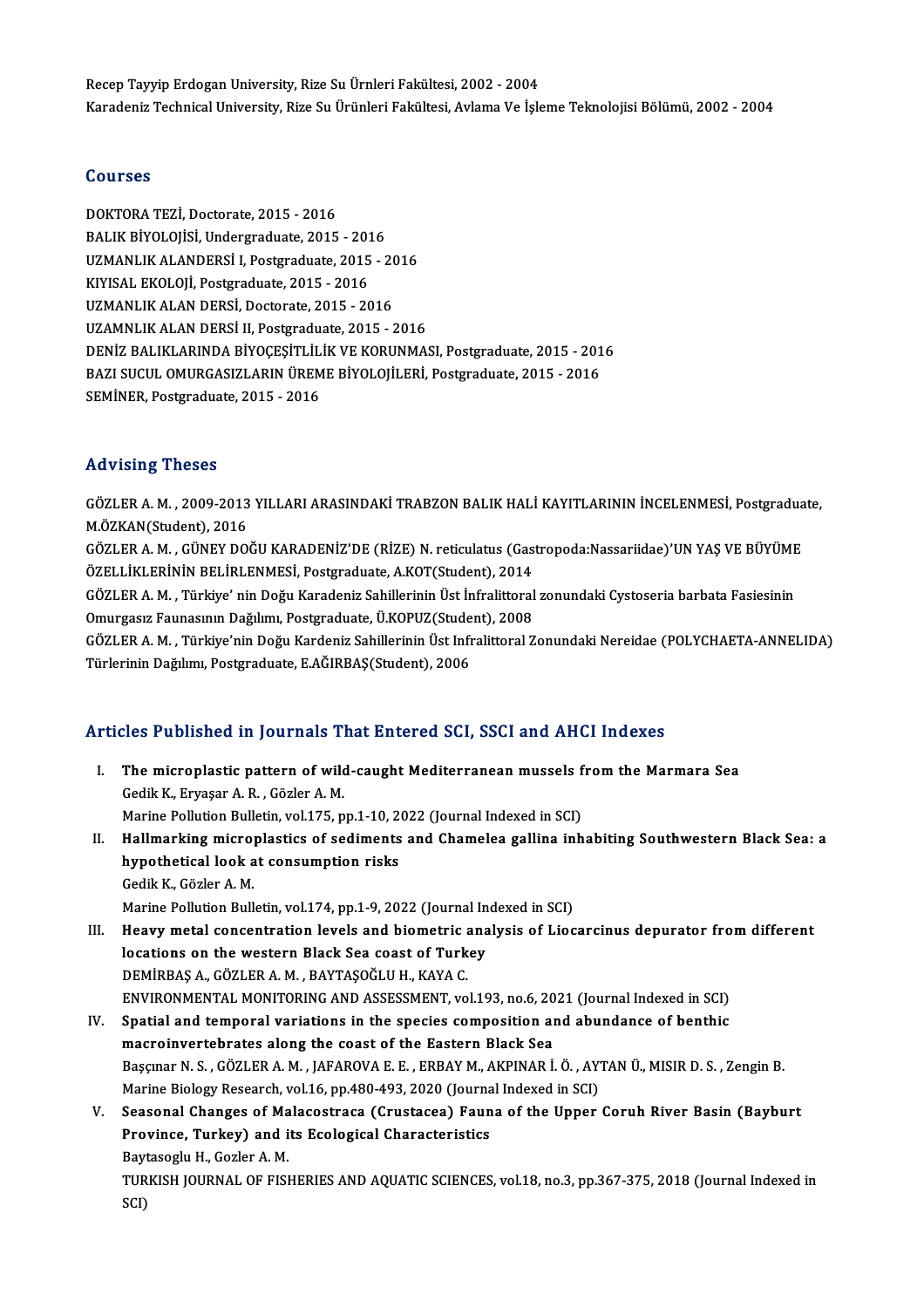VI. The impact assessment of cage aquaculture on benthic communities along the south eastern Black The<br>Sea<br><sub>RAS4</sub> The impact assessment of cage aquaculture on benthic communities along the south eastern Bla<br>Sea<br>BASCINAR N.S., GÖZLER A.M., ŞAHİN C., ERÜZ C., TOLUN L., AĞIRBAŞ E., MANTIKCI M., SERDAR S., Verep B.<br>IRANIAN JOURNAL OF EISH

Sea<br>BASCINAR N. S. , GÖZLER A. M. , ŞAHİN C., ERÜZ C., TOLUN L., AĞIRBAŞ E., MANTIKCI M., SERDAR S., V<br>IRANIAN JOURNAL OF FISHERIES SCIENCES, vol.13, no.3, pp.719-738, 2014 (Journal Indexed in SCI)<br>Feeding habite of introd IRANIAN JOURNAL OF FISHERIES SCIENCES, vol.13, no.3, pp.719-738, 2014 (Journal Indexed in SCI)

## VII. Feeding habits of introduced European perch (Perca fluviatilis) in an impounded large river system<br>in Turkev

Akin S., ŞAHİN C., VEREP B., TURAN D., GOZLER A. M., Bozkurt A., Celik K., Cetin E., Araci A., Sargin I. AFRICAN JOURNAL OF AGRICULTURAL RESEARCH, vol.6, no.18, pp.4293-4307, 2011 (Journal Indexed in SCI)

- VIII. NEW RECORDS OF TWO SPECIES OF GNATHIID ISOPODS, PARAGNATHIA FORMICA (HESSE, 1864) AFRICAN JOURNAL OF AGRICULTURAL RESEARCH, vol.6, no.18, pp.4293-4307, 2011 (Journal Indexed in SCI)<br>NEW RECORDS OF TWO SPECIES OF GNATHIID ISOPODS, PARAGNATHIA FORMICA (HESSE, 1864<br>AND GNATHIA MAXILLARIS (MONTAGU, 1804) (I NEW RECORDS OF TWO SPECIES OF GNAT<br>AND GNATHIA MAXILLARIS (MONTAGU, 18<br>KOPUZ U., KIRKIM F., AĞIRBAŞ E., GÖZLER A. M.<br>CPUSTACEANA. val84. pa 14. pp.1719.1725. 20 AND GNATHIA MAXILLARIS (MONTAGU, 1804) (ISOPODA, GNATHII<br>KOPUZ U., KIRKIM F., AĞIRBAŞ E., GÖZLER A. M.<br>CRUSTACEANA, vol.84, no.14, pp.1719-1725, 2011 (Journal Indexed in SCI)<br>Age\_grouth\_and\_fecundity\_of\_the\_Turkish\_Prook\_L KOPUZ U., KIRKIM F., AĞIRBAŞ E., GÖZLER A. M.<br>CRUSTACEANA, vol.84, no.14, pp.1719-1725, 2011 (Journal Indexed in SCI)<br>IX. Age, growth and fecundity of the Turkish Brook Lamprey, Eudontomyzon lanceolata (Kux & Steiner,
	- CRUSTACEANA, vol.84, no.14, pp.1719-1725, 2011 (Journal Indexed in SCI)<br>Age, growth and fecundity of the Turkish Brook Lamprey, Eudontomyzon<br>1972), in north-eastern Turkey (Petromyzontiformes: Petromyzontidae)<br>CÖZLEP A M. Age, growth and fecundity of the Turkis<br>1972), in north-eastern Turkey (Petron<br>GÖZLER A.M., ENGIN S., TURAN D., ŞAHİN C.<br>7001 OCV IN THE MIDDI E FAST, vol 52 np 52 1972), in north-eastern Turkey (Petromyzontiformes: Petromyzontidae<br>GÖZLER A. M. , ENGIN S., TURAN D., ŞAHİN C.<br>ZOOLOGY IN THE MIDDLE EAST, vol.52, pp.57-61, 2011 (Journal Indexed in SCI)<br>Seesenal shanges of investablests GÖZLER A. M. , ENGIN S., TURAN D., ŞAHİN C.<br>ZOOLOGY IN THE MIDDLE EAST, vol.52, pp.57-61, 2011 (Journal Indexed in SCI)<br>X. Seasonal changes of invertebrate fauna associated with Cystoseira barbata facies of Southeaster
	- ZOOLOGY IN THE MIDDLE EAST, vol.52, pp.57-61, 2011 (Journal Indexed in SCI)<br>Seasonal changes of invertebrate fauna associated with Cystoseira bar<br>Black Sea coast<br>GÖZLER A. M., KOPUZ U., AGIRBAS E. Seasonal changes of invertebrate<br>Black Sea coast<br>GÖZLER A. M. , KOPUZ U., AGIRBAS E.<br>AERICAN IQUENAL OF PIOTECHNOL Black Sea coast<br>GÖZLER A. M. , KOPUZ U., AGIRBAS E.<br>AFRICAN JOURNAL OF BIOTECHNOLOGY, vol.9, no.51, pp.8852-8859, 2010 (Journal Indexed in SCI)<br>Spatial and Temperal Distribution of Neveidae (Relysbasta: Appelida) alang the

GÖZLER A. M. , KOPUZ U., AGIRBAS E.<br>AFRICAN JOURNAL OF BIOTECHNOLOGY, vol.9, no.51, pp.8852-8859, 2010 (Journal Indexed in SCI)<br>XI. Spatial and Temporal Distribution of Nereidae (Polychaeta: Annelida) along the Coast of th AFRICAN JOURNAL OF BIOTECHNOLOGY, vol.9, no.51, pp<br>Spatial and Temporal Distribution of Nereidae (P<br>Eastern Black Sea in the Upper-Infralittoral Zone Spatial and Temporal Distribution<br>Eastern Black Sea in the Upper-I<br>GÖZLER A. M. , AĞIRBAŞ E., ŞAHİN C.<br>JOUPNAL OF ANIMAL AND VETERIN Eastern Black Sea in the Upper-Infralittoral Zone<br>GÖZLER A. M. , AĞIRBAŞ E., ŞAHİN C.<br>JOURNAL OF ANIMAL AND VETERINARY ADVANCES, vol.8, no.2, pp.229-234, 2009 (Journal Indexed in SCI)

## Articles Published in Other Journals

- rticles Published in Other Journals<br>I. Evaluation of water quality of Çoruh River Basin (Turkey) using some biotic indices<br>Raytagoğlu H. Görler A. M BaytaşoğluH.,GözlerA.M. Evaluation of water quality of Çoruh River Basin (Turkey) using some biotic in<br>Baytaşoğlu H., Gözler A. M.<br>Su Ürünleri Dergisi, vol.38, no.4, pp.399-409, 2021 (National Refreed University Journal)<br>Molluses Foune of the Cor II. Mollusca Fauna of the Çoruh River and its Tributaries<br>Baytaşoğlu H., Gözler A. M. Su Ürünleri Dergisi, vol.38, no.4, pp.399-409, 2021 (National Refreed University Journal) Mollusca Fauna of the Çoruh River and its Tributaries<br>Baytaşoğlu H., Gözler A. M.<br>Journal of Anatolian Environmental and Animal Sciences, vol.5, no.2, pp.185-190, 2020 (Other Refereed National<br>Journale) Baytaşoğl<br>Journal of<br>Journals)<br>A Prolim Journal of Anatolian Environmental and Animal Sciences, vol.5, no.2, pp.185-190, 2020 (Other Refereed National<br>Journals)<br>III. A Prelimenary Study on Investigation of Purse Seine Bycatch Composition in the Southeastern Blac
- Jour<br><mark>A Pr</mark><br>Sea<br>s^u A Prelimenary Study on Investigation of Purse Seine Bycatch Con<br>Sea<br>ŞAHİN C., HACIMURTEZAOĞLU N., GÖZLER A. M. , KALAYCI F., AĞIRBAŞ E.<br>Journal of EisberiesSsienses sem val 2 no 5 nn 677,692,2009 (Other Pet

Sea<br>ŞAHİN C., HACIMURTEZAOĞLU N., GÖZLER A. M. , KALAYCI F., AĞIRBAŞ E.<br>Journal of FisheriesSciences.com, vol.2, no.5, pp.677-683, 2008 (Other Refereed National Journals)<br>Polyshaeta Fauna of Illya Fasias alang the Turkish SAHIN C., HACIMURTEZAOĞLU N., GÖZLER A. M. , KALAYCI F., AĞIRBAŞ E.<br>Journal of FisheriesSciences.com, vol.2, no.5, pp.677-683, 2008 (Other Refereed Nationa<br>IV. Polychaeta Fauna of Ulva Facies along the Turkish East ern Bla

- IV. Polychaeta Fauna of Ulva Facies along the Turkish East ern Black Sea Region<br>AĞIRBAŞ E., GÖZLER A. M., ŞAHİN C., HACIMURTEZAOĞLU N. Polychaeta Fauna of Ulva Facies along the Turkish East ern Black Sea Region<br>AĞIRBAŞ E., GÖZLER A. M. , ŞAHİN C., HACIMURTEZAOĞLU N.<br>Journal of FisheriesSciences.com, vol.2, no.3, pp.427-431, 2008 (Refereed Journals of Othe
- V. Doğu Karadeniz Liman Yapılarındaki Balık Çeşitliliği ve Dağılımı Journal of FisheriesSciences.com, vol.2, no.3, pp<br>Doğu Karadeniz Liman Yapılarındaki Balık<br>ENGIN S., SEYHAN K., GÖZLER A. M. , DALGIÇ G.<br>Türk Sugul Yasam Dargisi vol.2, no.2, nn.115, 11 Doğu Karadeniz Liman Yapılarındaki Balık Çeşitliliği ve Dağılımı<br>ENGIN S., SEYHAN K., GÖZLER A. M. , DALGIÇ G.<br>Türk Sucul Yaşam Dergisi, vol.2, no.3, pp.115-119, 2004 (National Non-Refereed Journal)<br>Mergit Balığının (Merla
- VI. Mezgit Balığının (Merlangius merlangus euxinus Nordmann, 1840) Doğu Karadeniz Sahillerinde Türk Sucul Yaşam Dergisi, vol.2, no.3, pp.115-119, 20<br>Mezgit Balığının (Merlangius merlangus euxin<br>Vertikal Dağılımı ve Toplam Av İçindeki Oranı<br>Gileğlu E. Sabin G. Gözlen A.M., Veren B Vertikal Dağılımı ve Toplam Av İçindeki Oranı<br>Çiloğlu E., Şahin C., Gözler A.M. , Verep B. Vertikal Dağılımı ve Toplam Av İçindeki Oranı<br>Çiloğlu E., Şahin C., Gözler A. M. , Verep B.<br>SU URUNLERI DERGISI, vol.19, pp.303-309, 2002 (Other Refereed National Journals)<br>Pennadustive biology of Buditanes desussatus (Lin
- VII. Reproductive biology of Ruditapes decussatus (Linnaeus, 1758) in Çardak Lagoon, Dardanelles<br>Strait SU UR<br><mark>Repr</mark><br>Strait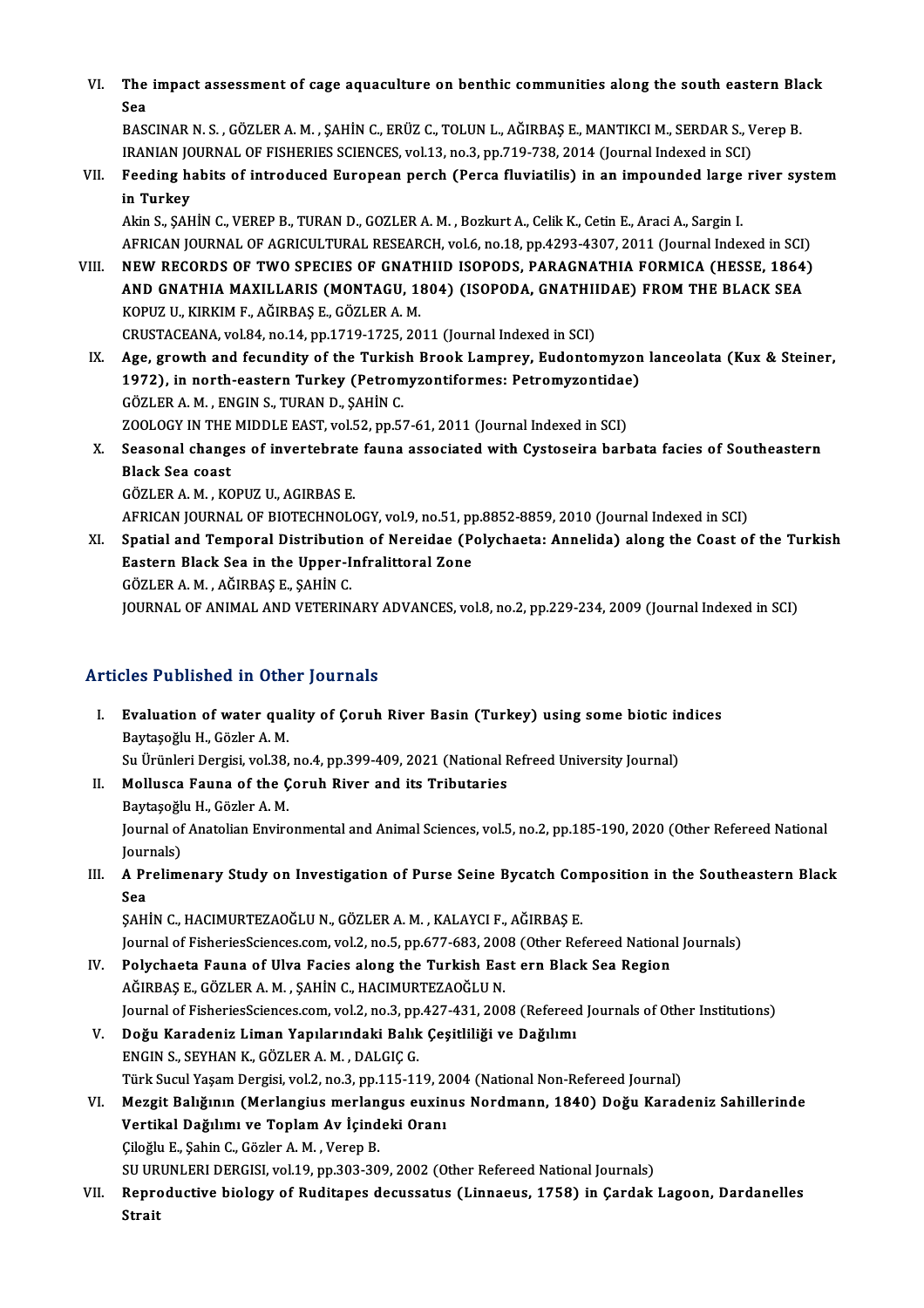GÖZLERA.M. ,TARKANA.N.

Turkish Journal of Marine Sciences,, vol.6, no.2, pp.175-198, 2000 (Other Refereed National Journals)

GÖZLER A. M. , TARKAN A. N.<br>Turkish Journal of Marine Sciences,, vol.6, no.2, pp.175-198, 2000 (Other Refereed National Journals)<br>VIII. Cip Balık Üretim tesisinde Bulunan Chronomidae (Diptera) larvalarının Mevsimsel Da Turkish Journal of Mai<br>Cip Balık Üretim tes<br>GÖZLER A. M. , ŞEN D.<br>Ege Üniversitesi Su Ür GÖZLER A.M., SEN D.

Ege Üniversitesi Su Ürünleri Yüksek Okulu Su Ürünleri Dergisi, vol.9, pp.170-177, 1992 (National Refreed<br>University Journal)

## Books&Book Chapters

I. Bölüm3 Bentos İzleme Kılavuzu

IS & BSSR SHapters<br>Bölüm 3 Bentos İzleme Kılavuzu<br>YILMAZ F., Kalkan E., Sezgin M., AÇIK ÇINAR Ş., GÖZLER A. M. , ASLAN H., KURT G., Başçınar S., ÖNEN S., KABOĞLU **Bölüm**<br>YILMAZ<br>G., et al.<br>in: Doni YILMAZ F., Kalkan E., Sezgin M., AÇIK ÇINAR Ş., GÖZLER A. M. , ASLAN H., KURT G., Başçınar S.,<br>G., et al.<br>in: Deniz İzleme Kılavuzları, CSB, Editor, Çevre ve Şehircilik Bakanlığı, Ankara, pp.42-88, 2019

in: Deniz İzleme Kılavuzları, CSB, Editor, Çevre ve Şehircilik Bakanlığı, Ankara, pp.42-88, 2019<br>Refereed Congress / Symposium Publications in Proceedings

- efereed Congress / Symposium Publications in Proceedings<br>I. Length-Weight Relationships of Marine Species Caught by Beam Trawl from the Western Black Sea 1994 Göngross 7 byn.<br>Length-Weight Relation<br>Baytaşoğlu H., Gözler A. M.<br>4th International Eurosian Length-Weight Relationships of Marine Species Caught by Beam Trawl from the Western Black Se<br>Baytaşoğlu H., Gözler A. M.<br>4th International Eurasian Conference on Biological and Chemical Sciences (EurasianBioChem 2021), Ank Baytaşoğlu H., Gözler A. M.<br>4th International Eurasian Conference on Biological and Chemical Sciences (EurasianBioChem 2021), Ankara,<br>Turkey, 24 November - 26 December 2021, pp.347 4th International Eurasian Conference on Biological and Chemical Sciences (EurasianBioChem 2021), Anka<br>Turkey, 24 November - 26 December 2021, pp.347<br>II. Spatial and temporal distribution of bycatch fish along the western
- Turkey, 24 November 26<br>Spatial and temporal di:<br>Baytaşoğlu H., Gözler A. M.<br>1st International Conferen Spatial and temporal distribution of bycatch fish along the western Black Sea coast of Turkey<br>Baytaşoğlu H., Gözler A. M.<br>1st International Conference on Applied Engineering and Natural Sciences, Konya, Turkey, 1 - 03 Nove Baytaşoğlu H., Gözler A. M.<br>1st International Conference on Applied Engineering and Natural Sciences, Konya, Turkey, 1 - 03 November 2021,<br>pp.938 1st International Conference on Applied Engineering and Natural Sciences, Konya, Turkey, 1<br>pp.938<br>III. Soft-Bottom Molluscs Biodiversity in the Turkish Western Coast of the Black Sea
- pp.938<br><mark>Soft-Bottom Molluscs Biodiv</mark><br>GÖZLER A. M. , BAYTAŞOĞLU H.<br><sup>2nd International Sumposium Q</sup> Soft-Bottom Molluscs Biodiversity in the Turkish Western Coast of the Black Se<br>GÖZLER A. M. , BAYTAŞOĞLU H.<br>2nd International Symposium on Biodiversity Research, Rize, Turkey, 18 November 2020<br>An Aguatis Magneinyartehnete GÖZLER A. M. , BAYTAŞOĞLU H.<br>2nd International Symposium on Biodiversity Research, Rize, Turkey, 18 November 2020<br>IV. An Aquatic Macroinvertebrate Fauna (Except Malacostraca) of Mescid, Dumlu And Kemerli

2nd International Symposium on E<br>An Aquatic Macroinvertebrate<br>Mountains (Erzurum, Turkey)<br>CÖZLER A.M., BAYTASOČLU H An Aquatic Macroinvertebra<br>Mountains (Erzurum, Turkey<br>GÖZLER A.M., BAYTAŞOĞLU H.<br>'International Conference Mour Mountains (Erzurum, Turkey)<br>GÖZLER A. M. , BAYTAŞOĞLU H.<br>'International Conference; Mountains : Cultures, Landscapes and Biodiversity, Baku, Azerbaijan, 10 - 12 May 2019, GÖZLE<br>'Intern<br>pp.38<br>Soft P

- V. Thernational Conference; Mountains : Cultures, Landscapes and Biodiversity, Baku, Azerbaijan, 10 12 M<br>pp.38<br>V. Soft-Bottom Molluscs Diversity of the Southwestern Black Sea (İstanbul-İğneada) in autumn<br>CÖZLER A.M. RAYT pp.38<br>V. Soft-Bottom Molluscs Diversity of the Southwestern Black Sea (İstanbul-İğneada) in autumn<br>GÖZLER A. M. , BAYTAŞOĞLU H., BAŞÇINAR N. S. , ERBAY M. Soft-Bottom Molluscs Diversity of the Southwestern Black Sea (İstanbul-İğneada) in autumn<br>GÖZLER A. M. , BAYTAŞOĞLU H., BAŞÇINAR N. S. , ERBAY M.<br>II. International Eurasian Agriculture and Natural Sciences Congress, Baku, GÖZLE<br>II. Inte<br>pp.91<br>Spatis II. International Eurasian Agriculture and Natural Sciences Congress, Baku, Azerbaijan, 11 - 15 September 201<br>pp.91<br>VI. Spatio-Temporal Changes of Some Physico-Chemical Parameters in the South-Western Black Sea
- pp.91<br>Spatio-Temporal Changes of Some I<br>during Autumn and Winter Cruises<br>CÖZLEP A.M. AČIPRAS E. RAVTASOČI Spatio-Temporal Changes of Some Phys<br>during Autumn and Winter Cruises<br>GÖZLER A. M. , AĞIRBAŞ E., BAYTAŞOĞLU H.<br>H. International Eurosian Asrigulture and Na

during Autumn and Winter Cruises<br>GÖZLER A. M. , AĞIRBAŞ E., BAYTAŞOĞLU H.<br>II. International Eurasian Agriculture and Natural Sciences Congress, Baku, Azerbaijan, 11 - 15 September 2018, GÖZLER A. M. , AĞIRBAŞ E., BAYTAŞOĞLU H.<br>11. International Eurasian Agriculture and Natural Sciences Congress, Baku, Azerbaijan, 11 - 15 September 20<br>115. VII. Nereididae (Polychaeta) Fauna of Rocky Shores along the Mi II. International Eurasian Agriculture and Natural Sciences Congress, Baku, Azerbaijan, 11 - 15 September 20<br>pp.115<br>VII. Nereididae (Polychaeta) Fauna of Rocky Shores along the Middle and Western Black Sea Coast<br>CÖZLER A.M

GÖZLERA.M. ,FATMANURŞ. Nereididae (Polychaeta) Fauna of Rocky Shores along the Middle and Wester<br>GÖZLER A. M. , FATMANUR Ş.<br>Ecology 2018 International Symposium, Kastamonu, Turkey, 19 - 23 June 2018, pp.453<br>Physiseebomisal Properties of Some Str

VIII. Physicochemical Properties of Some Stream in the Lower Çoruh River Basin (Artvin)<br>BAYTASOĞLU H., GÖZLER A. M. Ecology 2018 International Syn<br>Physicochemical Properties<br>BAYTAŞOĞLU H., GÖZLER A. M.<br>Feology 2018 International Syn Physicochemical Properties of Some Stream in the Lower Çoruh River Basin (*A*<br>BAYTAŞOĞLU H., GÖZLER A. M.<br>Ecology 2018 International Symposium, Kastamonu, Turkey, 19 - 23 June 2018, pp.1112<br>Syayl Omungeaularda Vas Vayin Me

IX. Sucul Omurgasızlarda Yaş Yayin Metodları<br>GÖZLER A. M., BAYTAŞOĞLU H., MAZLUM R. E., ŞAHİN C., ÇİLOĞLU E. Ecology 2018 International Symposium, Kastamonu, Turkey, 19 - 23 J<br><mark>Sucul Omurgasızlarda Yaş Yayin Metodları</mark><br>GÖZLER A. M. , BAYTAŞOĞLU H., MAZLUM R. E. , ŞAHİN C., ÇİLOĞLU E.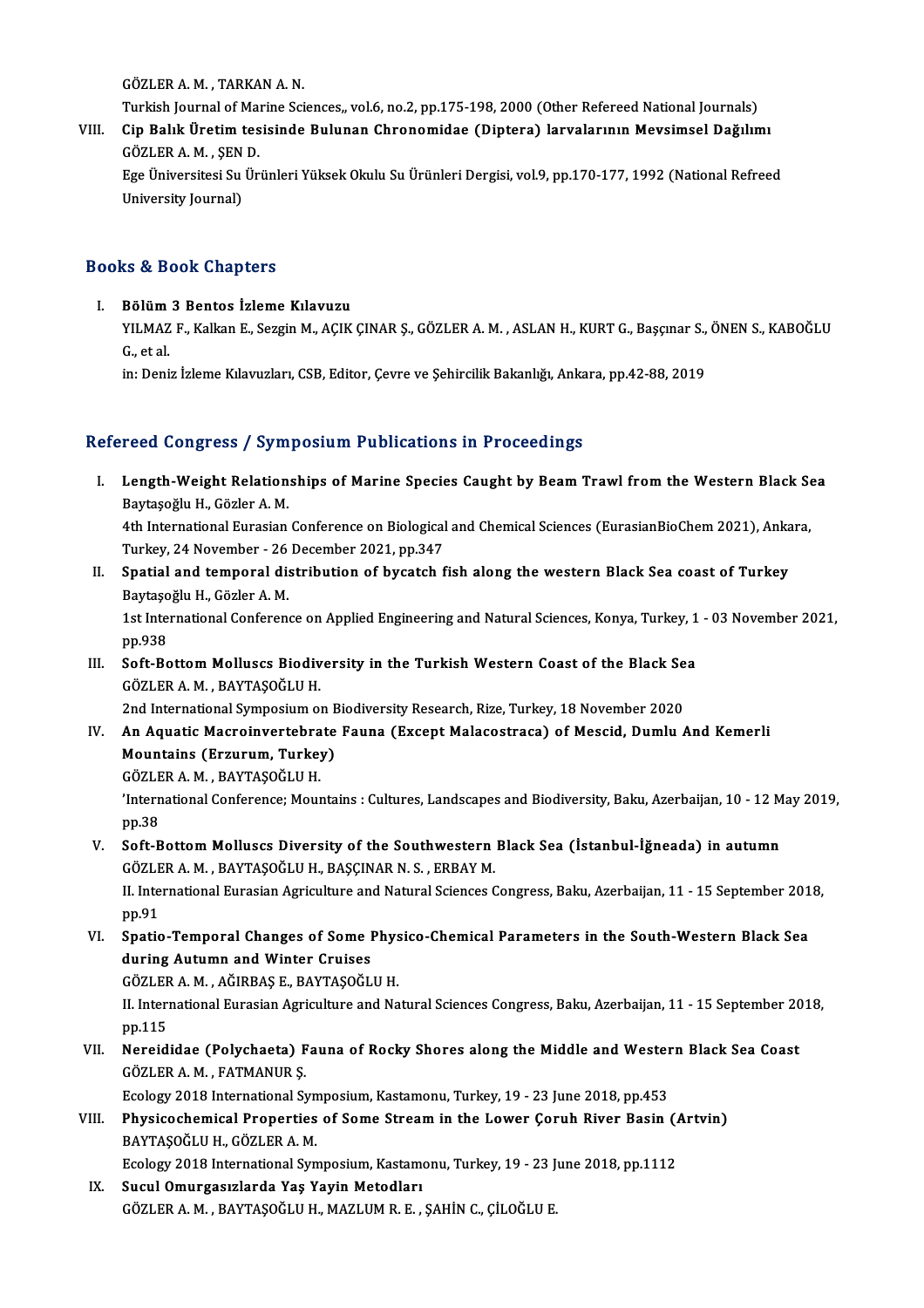19.Ulusal Su Ürünleri Sempozyumu, Sinop, Turkey, 12 - 15 September 2017, pp.8<br>Sugul Omungasurlanda Vas Vaujn Matadlanı

- X. Sucul Omurgasızlarda Yaş Yayin Metodları<br>GÖZLER A. M. , BAYTASOĞLU H., MAZLUM R. E. , SAHİN C., CİLOĞLU E. 19.Ulusal Su Ürünleri Sempozyumu, Sinop, Turkey, 12 - 15 September<br>Sucul Omurgasızlarda Yaş Yayin Metodları<br>GÖZLER A. M. , BAYTAŞOĞLU H., MAZLUM R. E. , ŞAHİN C., ÇİLOĞLU E.<br>19 Ulusal Su Ürünleri Semperuymu, Sinop Turkey, 19. Ulusal Su Ürünleri Sempozyumu, Sinop, Turkey, 12 - 15 September 2017, pp.8
- XI. Sucul Omurgasızlarda Yaş Yayin Metodları GÖZLERA.M. ,BAYTAŞOĞLUH.,MAZLUMR.E. ,ŞAHİNC.,ÇİLOĞLUE. 19. Ulusal Su Ürünleri Sempozyumu, Sinop, Turkey, 12 - 15 September 2017, pp.8
- XII. Changes of Soft Bottom Macrozoobenthic Diversity with Depth in the Southeastern Black Sea BASCINAR N.S., Atılgan E., AYTAN Ü., Jafarova E. E., GÖZLER A.M., ERBAY,. M., Akpınar Ö. İ., Mısır D. S. The 3rd International Symposium on EuroAsian Biodiversity, Minks, Belarus, 5 - 08 July 2017, vol.-, pp.511 BASCINAR N. S., Atılgan E., AYTAN Ü., Jafarova E. E., GÖZLER A. M., ERBAY "M., Akpınar Ö. İ., Mıs<br>The 3rd International Symposium on EuroAsian Biodiversity, Minks, Belarus, 5 - 08 July 2017, vol.<br>XIII. Invertebrata Fauna o
- The 3rd International Symposium on Euro<br>Invertebrata Fauna of River Discharg<br>GÖZLER A. M. , BAŞÇINAR N. S. , FİDAN D.<br>ECOLOCY2017 *Vausari Turkay* 11, 13 M Invertebrata Fauna of River Discharge Area in Suthe<br>GÖZLER A. M. , BAŞÇINAR N. S. , FİDAN D.<br>ECOLOGY2017, Kayseri, Turkey, 11 - 13 May 2017, pp.193<br>Quantitative Distribution of Masre Zoobenthis Comp GÖZLER A. M. , BAŞÇINAR N. S. , FİDAN D.<br>ECOLOGY2017, Kayseri, Turkey, 11 - 13 May 2017, pp.193<br>XIV. Quantitative Distribution of Macro-Zoobenthic Communities Along the Southeastern Black Sea Coast
- ECOLOGY2017, Kayseri, Turkey, 11 13 May 2017, pp.193<br>Quantitative Distribution of Macro-Zoobenthic Communities Along the Southeastern Black Sea Coast<br>BASCINAR N. S. , GÖZLER A. M. , Jafarova E. E. , ERBAY ,. M. , AYTAN Ü Quantitative Distribution of Macro-Zoobenthic Communitie<br>BASCINAR N.S., GÖZLER A.M., Jafarova E.E., ERBAY ,. M., AYTAN<br>Ecology Symposium 2017, Kayseri, Turkey, 11 - 13 May 2017, vol.-<br>Divensity of Marine Mesre, Zoobenthie BASCINAR N. S. , GÖZLER A. M. , Jafarova E. E. , ERBAY ,. M. , AYTAN Ü., Akpınar Ö. İ. , Atılgan E., Mısır D. S. , Zengin B.<br>Ecology Symposium 2017, Kayseri, Turkey, 11 - 13 May 2017, vol.-<br>XV. Diversity of Marine Macr Ecology Symposium 2017, Kayseri, Turkey, 11 - 13 May 2017, vol-
- Diversity of Marine Macro-Zoobenthic Communities at Southeastern Black Sea (Ordu-Hopa)<br>Spring<br>BASCINAR N. S. , GÖZLER A. M. , ERBAY ,. M. , Jafarova E. E. , Akpınar Ö. İ. , Atılgan E., AYTAN Ü., Mısır D. S<br>Feelegy Symnesiu Spring<br>BASCINAR N. S. , GÖZLER A. M. , ERBAY ,. M. , Jafarova E. E. , Akpınar Ö. İ. , A<br>Ecology Symposium 2017, Kayseri, Turkey, 11 - 13 May 2017, vol.-, pp.120<br>Inventehnates Foune of Biver Dissbarge Area in the Southeaste

- BASCINAR N. S. , GÖZLER A. M. , ERBAY ,. M. , Jafarova E. E. , Akpınar Ö. İ. , Atılgan E., AYTAN Ü., Mısır D. S.<br>Ecology Symposium 2017, Kayseri, Turkey, 11 13 May 2017, vol.-, pp.120<br>XVI. Invertebrates Fauna of River Di Ecology Symposium 2017, Kayseri, Turkey, 11 - 13 May 2017, vol.-, pp.120<br>Invertebrates Fauna of River Discharge Area in the Southeastern Black Sea During Summer<br>GÖZLER A. M. , BASCINAR N. S. , FİDAN D. Invertebrates Fauna of River Discharge Area in the :<br>GÖZLER A. M. , BASCINAR N. S. , FİDAN D.<br>ECOLOGY 2017, Kayseri, Turkey, 11 - 13 May 2017, pp.193<br>A Comparative Analysis of Trabron Eish Market Boss
- XVII. A Comparative Analysis of Trabzon Fish Market Records Between 2009 and 2013<br>GÖZLER A. M., ÖZKAM ULUSAL M. ECOLOGY 2017, Kayseri, Turkey, 1:<br>A Comparative Analysis of Tral<br>GÖZLER A. M. , ÖZKAM ULUSAL M.<br>2nd INTERNATIONAL CONEERENC A Comparative Analysis of Trabzon Fish Market Records Between 2009 and 2013<br>GÖZLER A. M. , ÖZKAM ULUSAL M.<br>2nd INTERNATIONAL CONFERENCE ONCIVIL AND ENVIRONMENTAL ENGINEERING, 8 - 10 May 2017, pp.1439<br>AQUATIC INVERTERRATE F
- GÖZLER A. M., ÖZKAM ULUSAL M.<br>2nd INTERNATIONAL CONFERENCE ONCIVIL AND ENVIRONMENTAL ENGINEERING, 8 10 May 2017, pp.1439<br>20 NOVEMBER BANGER BANG OF UPPER CORUH BASIN STREAMS BAYBURT PROVINCE TURKEY 2nd INTERNATIONAL CONFERE<br>**AQUATIC INVERTEBRATE F**<br>BAYTAŞOĞLU H., GÖZLER A. M.<br>EARA 2016 International Sump AQUATIC INVERTEBRATE FAUNA OF UPPER CORUH BASIN STREAMS BAYBURT PROVINCE TURKEY<br>BAYTAŞOĞLU H., GÖZLER A. M.<br>FABA-2016 International Symposium on Fisheries and Aquatic Sciences, Antalya, Turkey, 3 - 06 October 2016<br>Doğu Kar
- BAYTAŞOĞLU H., GÖZLER A. M.<br>FABA-2016 International Symposium on Fisheries and Aquatic Sciences, Antalya, Turkey, 3 06 October 2016<br>XIX. Doğu Karadeniz (Samsun-Hopa) Kıyılarında Bentik Ekolojik Kalite<br>BASCINAR N. S. FABA-2016 International Symposium on Fisheries and Aquatic Sciences, Antalya, Turkey, 3 - 06 October 2016<br>Doğu Karadeniz (Samsun-Hopa) Kıyılarında Bentik Ekolojik Kalite<br>BASCINAR N. S. , Zengin B., Akpınar Ö. İ. , Atılgan Doğu Karadeniz (Samsun-Hopa) Kıyılarında Bentik Ekolojik Kalite<br>BASCINAR N.S., Zengin B., Akpınar Ö. İ. , Atılgan E., GÖZLER A. M. , Jafarova E. E. , AYTAN<br>Türkiye Deniz Bilimleri Konferansı, Ankara, Turkey, 31 May - 03 Ju BASCINAR N. S. , Zengin B., Akpınar Ö. İ. , Atılgan E., GÖZLER A. M. , Jafarova E. E. , AYTAN Ü., ERBAY ,.<br>Türkiye Deniz Bilimleri Konferansı, Ankara, Turkey, 31 May - 03 June 2016, vol.-, pp.355<br>XX. Biological Diversity o
- Türkiye Deniz Bilimleri Konferansı, Ankara, Turkey, 31 May<br>Biological Diversity of Marine Macro-zoobentic Con<br>Southeastern Black Sea (Samsun) in Spring Season<br>BASCINAR N.S. CÖZLER A.M., KOPUZ U. ERRAY, M., MI Biological Diversity of Marine Macro-zoobentic Commun<br>Southeastern Black Sea (Samsun) in Spring Season<br>BASCINAR N.S., GÖZLER A.M., KOPUZ U., ERBAY,. M., MISIR S.<br>Begianal Werksbon Black Sea Marine Feasystems and Fisheries Southeastern Black Sea (Samsun) in Spring Season<br>BASCINAR N. S. , GÖZLER A. M. , KOPUZ U., ERBAY ,. M. , MISIR S.<br>Regional Workshop Black Sea Marine Ecosystems and Fisheries, Trabzon, Turkey, 18 - 20 November 2015, pp.21 BASCINAR N. S. , GÖZLER A. M. , KOPUZ U., ERBAY ,. M. , MISIR S.<br>Regional Workshop Black Sea Marine Ecosystems and Fisheries, Trabzon, Turkey, 18 - 20 November 2015, pp.2<br>XXI. Occurrence of acanthochitona crinite (Penn
- Sea Coast of Turkey<br>GÖZLER A. M. , AĞIRBAS E., AYTAN Ü. Occurrence of acanthochitona cri<br>Sea Coast of Turkey<br>GÖZLER A.M. , AĞIRBAŞ E., AYTAN Ü.<br>MACODESU. 2015. Marina Coastal Der

MACODESU, 2015. Marine Coastal Development Sustainability, Trabzon, Turkey, 18 - 20 September 2015, vol.-, pp.104-0 MACODESU, 2015. Marine Coastal Development Sustainability, Trabzon, Turkey, 18 - 20 September 2015, v<br>pp.104-0<br>XXII. \*Soft-Bottom Macro-Zoobenthic Diversity of the South Eastern Black Sea (Samsun) in Spring<br>PASCINAR N.S. C

pp.104-0<br>\*Soft-Bottom Macro-Zoobenthic Diversity of the South Eastern Blac<br>BASCINAR N.S., GÖZLER A.M., ERBAY " M., ATILGAN E., MISIR S., AYTAN Ü.<br>MACODESU 2015 Marine Coastal Development Sustainebility, Trabzen, Turke \*Soft-Bottom Macro-Zoobenthic Diversity of the South Eastern Black Sea (Samsun) in Spring<br>BASCINAR N.S., GÖZLER A.M., ERBAY "M., ATILGAN E., MISIR S., AYTAN Ü.<br>MACODESU 2015,Marine Coastal Development Sustainability, Trabz MACODESU 2015, Marine Coastal Development Sustainability, Trabzon, Turkey, 18 - 20 September 2015, pp.212

BASCINAR N. S. , GÖZLER A. M. , ERBAY ,. M. , ATILGAN E., MISIR S., AYTAN Ü.<br>MACODESU 2015, Marine Coastal Development Sustainability, Trabzon, Turkey, 18 - 20 September 2015, pp.212<br>XXIII. Occurrence of acanthochitona cri Sea Coast of Turkey<br>GÖZLER A. M. , AĞIRBAŞ E., KOPUZ U.<br>MACODESU 2015,Marine Coastal Development Sustainability, Trabzon, Turkey, 18 - 20 September 2015, pp.104<br>Seft Bettern Magre Zeebenthic Diversity of the South Eastern

GÖZLERA.M. ,AĞIRBAŞE.,KOPUZU.

GÖZLER A. M. , AĞIRBAŞ E., KOPUZ U.<br>MACODESU 2015,Marine Coastal Development Sustainability, Trabzon, Turkey, 18 - 20 September 2015, <sub>1</sub><br>XXIV. Soft-Bottom Macro-Zoobenthic Diversity of the South Eastern Black Sea (Samsun) MACODESU 2015,Marine Coastal Development Sustainability, Trabzon, Turkey, 18 - 20 Sep<br>Soft-Bottom Macro-Zoobenthic Diversity of the South Eastern Black Sea (Samsu<br>BASCINAR N. S. , GÖZLER A. M. , Akpınar Ö. İ. , AYTAN Ü., E Soft-Bottom Macro-Zoobenthic Diversity of the South Eastern Black Sea (Samsun) in Spring<br>BASCINAR N. S. , GÖZLER A. M. , Akpınar Ö. İ. , AYTAN Ü., ERBAY ,. M. , Atılgan E., Mısır D. S.<br>MACODESU 2015,Marine Coastal Developm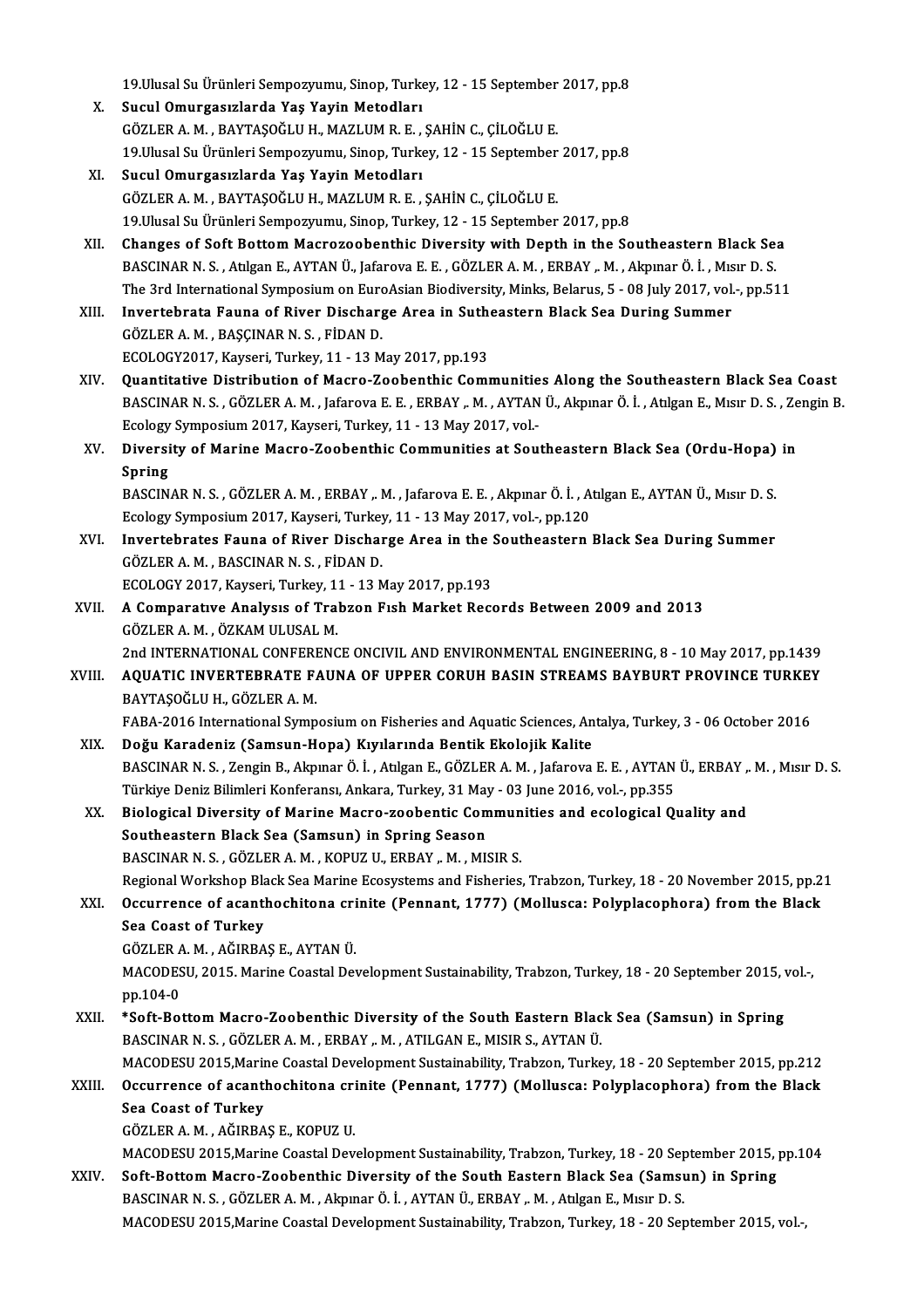pp.212-0

pp.212-0<br>XXV. Yeşilırmak Nehri Makrobentik Omurgasız Faunasının Mevsimsel Değişimi<br>CÖZLER A MAAKIN S pp.212-0<br>Yeşilırmak Nehri Ma<br>GÖZLER A. M. , AKIN S.<br>19 ULUSAL SU ÜPÜNLE GÖZLER A. M. , AKIN S.<br>18.ULUSAL SU ÜRÜNLERİ SEMPOZYUMU, İzmir, Turkey, 1 - 04 September 2015, pp.75 XXVI. Güney Karadeniz Kıyısal Ekosistemindeki Endemik Gobiidae Türleri ve Dağılımları 18.ULUSAL SU ÜRÜNLERİ SEMPOZYUMU, İzmir, Turkey, 1 - 04 September 2015, pp.<br>Güney Karadeniz Kıyısal Ekosistemindeki Endemik Gobiidae Türleri ve Da<br>ENGİN S., GÖZLER A. M. , AĞIRBAŞ E., IRMAK E., SEYHAN D., AKDEMİR T., ÖZDEN Güney Karadeniz Kıyısal Ekosistemindeki Endemik G<br>ENGİN S., GÖZLER A. M. , AĞIRBAŞ E., IRMAK E., SEYHAN D.,<br>Ekoloji 2015 Sempozyumu, Sinop, Turkey, 6 - 09 May 2015<br>Mallussa Fauna Inhabiting Hard Substrate Assembla XXVII. Mollusca Fauna Inhabiting Hard Substrate Assemblages Along the Southern Black Sea Coast<br>GÖZLER A. M., AĞIRBAS E. AYTAN Ü. Ekoloji 2015 Sempozyumu, Sinop, Turkey, 6 - 09 May 2015 FABA 2014, Trabzon, Turkey, 25 - 27 September 2014, vol. , pp.441-0 XXVIII. Seasonal Distribution of Polychaeta in the Black Sea (Samsun) Coastal Zone BASCINAR N.S., ÖZCAN AKPINAR İ., ERBAY,. M., ATILGAN E., ZENGGN B., MISIR S., GÖZLER A.M. "FABA 2014: International Symposium on Fisheries and Aquatic Sciences, Trabzon, Turkey, 25 - 27 September 2014,pp.383 XXIX. Mollusca Fauna Inhabiting Hard Substrate Assemblages Along the Southern Black Sea Coast 2014, pp.383<br>Mollusca Fauna Inhabiting Hard :<br>GÖZLER A. M. , AĞIRBAŞ E., KOPUZ U.<br>"FARA 2014: International Sumpesiu. "FABA 2014: International Symposium on Fisheries and Aquatic Sciences, Trabzon, Turkey, 25 - 27 September<br>2014, pp.441 GÖZLER A. M.<br>"FABA 2014: 1<br>2014, pp.441<br>Türkiye'nin "FABA 2014: International Symposium on Fisheries and Aquatic Sciences, Trabzon, Turkey, 25<br>2014, pp.441<br>XXX. Türkiye'nin Orta ve Batı Karadeniz kıyıları Sert zemin Isopoda (Crustacea) Faunası 2014, pp.441<br>Türkiye'nin Orta ve Batı Karade<br>GÖZLER A. M. , KIRKIM F., KOPUZ U.<br>17 ULUSAL SU ÜPÜNU ERİ SEMPOZV Türkiye'nin Orta ve Batı Karadeniz kıyıları Sert zemin Isopoda (Crustacea) Faunası<br>GÖZLER A. M. , KIRKIM F., KOPUZ U.<br>17.ULUSAL SU ÜRÜNLERİ SEMPOZYUMU, İzmir, Turkey, 3 October - 06 September 2013, pp.233<br>Türkiye'nin Orta GÖZLER A. M. , KIRKIM F., KOPUZ U.<br>17.ULUSAL SU ÜRÜNLERİ SEMPOZYUMU, İzmir, Turkey, 3 October - 06 September 2013, pp.233<br>XXXI. Türkiye'nin Orta ve Batı Karadeniz Kıyıları Sert Zemin Isopoda (Crustacea) Faunası<br>CÖZLEP 17.ULUSAL SU ÜRÜNLERİ SEMPOZY<br>**Türkiye'nin Orta ve Batı Karade**<br>GÖZLER A. M. , KIRKIM F., KOPUZ Ü.<br>17. Ulusal Ürünleri Semperrumu, İst Türkiye'nin Orta ve Batı Karadeniz Kıyıları Sert Zemin Isopoda (Crustacea) Fauna<br>GÖZLER A. M. , KIRKIM F., KOPUZ Ü.<br>17. Ulusal Ürünleri Sempozyumu, İstanbul, Turkey, 3 - 06 September 2013, vol.-, pp.232-233<br>Günevdeğu Karad GÖZLER A. M. , KIRKIM F., KOPUZ Ü.<br>17. Ulusal Ürünleri Sempozyumu, İstanbul, Turkey, 3 - 06 Septen<br>XXXII. 6üneydoğu Karadeniz Makrobentik Omurgasız Çeşitliliği<br>GÖZLER A. M. , AĞIRBAŞ E., KOPUZ Ü. 17. Ulusal Ürünleri Sempozyumu, İsta<br>Güneydoğu Karadeniz Makrobent<br>GÖZLER A.M. , AĞIRBAŞ E., KOPUZ Ü.<br>Biyolojik Cesitlilik Sempozyumu, Anka Biyolojik Çeşitlilik Sempozyumu, Ankara, Turkey, 22 - 23 May 2012, vol.-, pp.106-0 GÖZLER A. M. , AĞIRBAŞ E., KOPUZ Ü.<br>Biyolojik Çeşitlilik Sempozyumu, Ankara, Turkey, 22 - 23 May 2012, vol.-, pp.106-0<br>XXXIII. Doğu Karadeniz Yumuşak Zemininde Meiobentik Grupların Mevsimsel Dağılım GÖZLER A. M. , KOPUZ Ü., Şensoy F. N. , Rakıcı G., ŞAHİN C.<br>FABA 2011, Samsun, Turkey, 7 - 09 September 2011, vol.-, pp.18-0 Doğu Karadeniz Yumuşak Zemininde Meiobentik Grupların<br>GÖZLER A. M. , KOPUZ Ü., Şensoy F. N. , Rakıcı G., ŞAHİN C.<br>FABA 2011, Samsun, Turkey, 7 - 09 September 2011, vol.-, pp.18-0<br>Türkiye nin Değu Karadeniz kuyları Gyatosai XXXIV. Türkiye nin Doğu Karadeniz kıyıları Cystoseira barbata fasiesinin omurgasız faunası KOPUZÜ.,AĞIRBAŞE.,GÖZLERA.M. ,ENGİNS. Türkiye'nin Kıyı ve Deniz alanları 8. Ulusal Kongresi (Makale olarak yayımlandı), Turkey, 27 April - 01 May 2010 KOPUZ Ü., AĞIRBAŞ E., GÖZLER A. M. , ENGİN S.<br>Türkiye'nin Kıyı ve Deniz alanları 8. Ulusal Kongresi (Makale olarak yayımlandı), Turkey, 27 April<br>XXXV. Nesli tükenme tehlikesi altındaki tür: Eudontomyzon lanceolata (Kux Türkiye'nin Kıyı ve Deniz alanları 8. Ulusal Kongresi (Mak<br>Nesli tükenme tehlikesi altındaki tür: Eudontomyzo<br>GÖZLER A. M. , TURAN D., Engin S., AĞIRBAŞ E., AYTAN Ü.<br>Türkiye'nin Kun ve Deniz alanları 8. Ulusal Kongresi Tra GÖZLER A. M. , TURAN D., Engin S., AĞIRBAŞ E., AYTAN Ü.<br>Türkiye'nin Kıyı ve Deniz alanları 8. Ulusal Kongresi, Trabzon, Turkey, 27 April - 01 May 2010, vol.2, pp.633-637 XXXVI. Doğukaradeniz?deMezgit Balığının popülasyon Yapısı GÖZLERA.M. ,ŞAHİNC.,HACIMURTEZAOĞLUN.,AĞIRBAŞE. XIVUlusalSuÜrünleriSempozyumu,Muğla,Turkey,4 September -07October 2007,pp.143 XXXVI . Doğu Karadeniz'de 2004 Yılı Avlanma Sezonunda Avlanan Pasifik Kefali (Mugil so-iuy Basilewski, 1855)'nin Bazı Populasyon Parametreleri GÖZLERA.M. ,EnginS.,KORAL S.,ŞAHİNC.,AĞIRBAŞE. 1855)'nin Bazı Populasyon Parametreleri<br>GÖZLER A. M. , Engin S., KORAL S., ŞAHİN C., AĞIRBAŞ E.<br>XIII. Ulusal Su Ürünleri Sempozyumu, Çanakkale, Turkey, 1 - 04 September 2007, pp.12<br>Doğu Karadaniz'de 2004 Yılı Aylanma Sazan GÖZLER A. M. , Engin S., KORAL S., ŞAHİN C., AĞIRBAŞ E.<br>XIII. Ulusal Su Ürünleri Sempozyumu, Çanakkale, Turkey, 1 - 04 September 2007, pp.12<br>XXXVIII. Doğu Karadeniz'de 2004 Yılı Avlanma Sezonunda Avlanan Pasifik Kefali XIII. Ulusal Su Ürünleri Sempozyumu, Çanakkale<br>Doğu Karadeniz'de 2004 Yılı Avlanma Sez<br>1855)'nin Bazı Populasyon Parametreleri<br>CÖZLEP A.M., Engin S. KOPAL S. SAHİN C. AČl Doğu Karadeniz'de 2004 Yılı Avlanma Sezonunda<br>1855)'nin Bazı Populasyon Parametreleri<br>GÖZLER A.M., Engin S., KORAL S., ŞAHİN C., AĞIRBAŞ E.<br>YII, Ulusal S., Ürünleri Sermestrumu, Genekkele Turkey 1855)'nin Bazı Populasyon Parametreleri<br>GÖZLER A. M. , Engin S., KORAL S., ŞAHİN C., AĞIRBAŞ E.<br>XIII. Ulusal Su Ürünleri Sempozyumu, Çanakkale, Turkey, 1 - 04 September 2007, pp.12 GÖZLER A. M. , Engin S., KORAL S., ŞAHİN C., AĞIRBAŞ E.<br>XIII. Ulusal Su Ürünleri Sempozyumu, Çanakkale, Turkey, 1 - 04 September 2007, pp.12<br>XXXIX. "Gametogenic Cycle, Settlement and Growth of Mussel (Mytilus galloprov XIII. Ulusal Su Ürünleri Sem<br>"Gametogenic Cycle, Set<br>Southeastern Black Sea<br>AtASARAL SAHIN S. CÖZLE "Gametogenic Cycle, Settlement and Grow<br>Southeastern Black Sea<br>AtASARAL ŞAHİN Ş., GÖZLER A.M. , OKUMUS I.<br>Sea The 1st Biannual Scientific Conference Bla Southeastern Black Sea<br>AtASARAL ŞAHİN Ş., GÖZLER A. M. , OKUMUS I.<br>Sea The 1st Biannual Scientific Conference.,Black Sea Ecosystem 2005 and Beyond, Commission on the Protection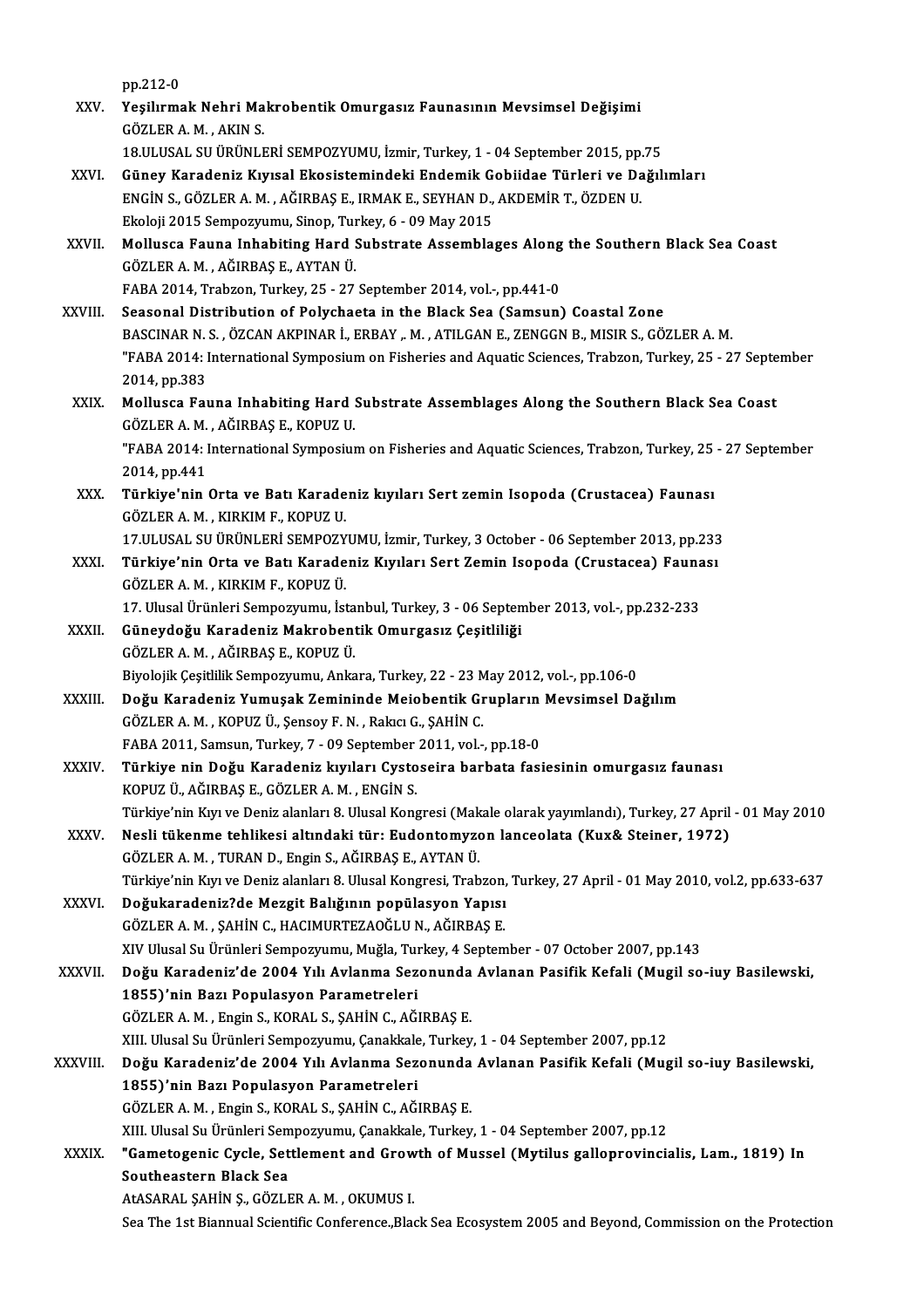of the Black Sea Against Pollution,, İstanbul, Turkey, 8 - 10 May 2006, pp.596-607<br>Doğu Karadanir'de Hamai (Engraulia engrasisalus 1 - 1758), Penulasyanı of the Black Sea Against Pollution" İstanbul, Turkey, 8 - 10 May 2006, pp.596-607<br>XL. Doğu Karadeniz'de Hamsi(Engraulis encrasicolus, L., 1758) Populasyonunda Son Yıllardaki of the Black<br>Do<mark>ğu Kara</mark><br>Değişimler<br>Sabin G. Gilo Do<mark>ğu Karadeniz'de Hamsi(Engraulis</mark><br>Değişimler<br>Şahin C., Çiloğlu E., Gözler A. M. , Verep B.<br>YU Ulysel Sy Ününleri Semnerrumu, Flerri D<mark>eğişimler</mark><br>Şahin C., Çiloğlu E., Gözler A. M. , Verep B.<br>XII.Ulusal Su Ürünleri Sempozyumu, Elazığ, Turkey, 2 - 05 September 2003, vol.1, pp.456-462<br>Fish Divorsity Of Bosky Shore In The Fastern Blask Sea. Şahin C., Çiloğlu E., Gözler A. M. , Verep B.<br>XII.Ulusal Su Ürünleri Sempozyumu, Elazığ, Turkey, 2 - 05 Septe<br>XLI. Fish Diversity Of Rocky Shore In The Eastern Black Sea<br>GÖZLER A. M. , ENGİN S. XII.Ulusal Su Ürünleri Se<br>Fish Diversity Of Rocl<br>GÖZLER A. M. , ENGİN S.<br>International sunnesiun International symposiumof Fisheries and Zoology, İstanbul,Turkey,23 -26October 2003,pp.251-253 GÖZLER A. M. , ENGİN S.<br>1251-25: International symposium of Fisheries and Zoology, İstanbul, Turkey, 23 - 26 October 2003, pp.251-25<br>2811. Doğu Karadeniz'deki Kaya Balıklarından Neogobius melanostomus (Pallas,1811) 'un Baz International symposium of Fisheries and Zoology, İstan<br>Doğu Karadeniz'deki Kaya Balıklarından Neogobi<br>Populasyon Parametreleri Üzerine Bir Araştırma<br>CÖZLEP A.M. CUOCLUE SAHİN C. ENCİN S Doğu Karadeniz'deki Kaya Balıklarından<br>Populasyon Parametreleri Üzerine Bir Ar<br>GÖZLER A.M., CILOGLU E., ŞAHİN C., ENGİN S.<br>YU Ulucel Su Ürünleri Semnerununu, Flarığ Tu Populasyon Parametreleri Üzerine Bir Araştırma<br>GÖZLER A. M. , CILOGLU E., ŞAHİN C., ENGİN S.<br>XII. Ulusal Su Ürünleri Sempozyumu, Elazığ, Turkey, 2 - 05 September 2003, pp.51-55 GÖZLER A. M. , CILOGLU E., ŞAHİN C., ENGİN S.<br>XII. Ulusal Su Ürünleri Sempozyumu, Elazığ, Turkey, 2 - 05 September 2003, pp.51-55<br>XLIII. Doğu Karadeniz'deki Hamsi (Engraulis encrasicolus, L., 1785) Populasyonunda Son Y XII. Ulusal Su<br><mark>Doğu Kara</mark><br>Değişimler<br>SAHİN G. CU Değişimler<br>ŞAHİN C., CILOGLU E., GÖZLER A. M. , VEREP B., İMAMOĞLU H. O. XII. Ulusal Su Ürünleri Sempozyumu, Elazığ, Turkey, 2 - 05 September 2003, pp.456-462 ŞAHİN C., CILOGLU E., GÖZLER A. M. , VEREP B., İMAMOĞLU H. O.<br>XII. Ulusal Su Ürünleri Sempozyumu, Elazığ, Turkey, 2 - 05 September 2003, pp.456-462<br>XLIV. Deniz Salyangozlarından Patella caerula L.1758'in Doğu Karadeniz XII. Ulusal Su Ürünleri Sempozyul<br>Deniz Salyangozlarından Pate<br>sayısının Mevsimsel Değişimi<br>CÖZLEP A M. ENCİN S. CU OCLI Deniz Salyangozlarından Patella caerula |<br>sayısının Mevsimsel Değişimi<br>GÖZLER A.M. , ENGİN S., CILOGLU E., ŞAHİN C.<br>YU Ulucel Su Ürünleri Semnerrumu, Flarıž, Tu sayısının Mevsimsel Değişimi<br>GÖZLER A. M. , ENGİN S., CILOGLU E., ŞAHİN C.<br>XII. Ulusal Su Ürünleri Sempozyumu, Elazığ, Turkey, 2 - 05 September 2003, pp.281-285<br>2002, 2003, Avalık Senonunda, Doğu Kanadonin Curun Teknolonin GÖZLER A. M. , ENGİN S., CILOGLU E., ŞAHİN C.<br>XII. Ulusal Su Ürünleri Sempozyumu, Elazığ, Turkey, 2 - 05 September 2003, pp.281-285<br>XLV. 2002-2003 Avcılık Sezonunda, Doğu Karadeniz Gırgır Teknelerinin Birim Av Gücü (CP XII. Ulusal Su Ürünleri Sempozyumu, Elazığ, Tu:<br>2002-2003 Avcılık Sezonunda, Doğu Kara<br>CILOGLU E., ŞAHİN C., GÖZLER A. M. , ENGİN S.<br>YU Ulusal Su Ürünleri Semporununu, Flazığ, Tu: XII. Ulusal Su Ürünleri Sempozyumu, Elazığ, Turkey, 2 - 05 September 2003, pp.25 CILOGLU E., ŞAHİN C., GÖZLER A. M. , ENGİN S.<br>XII. Ulusal Su Ürünleri Sempozyumu, Elazığ, Turkey, 2 - 05 September 2003, pp.25<br>XLVI. Rize-Hopa Açıklarında 1997-1998 Avlanma Sezonunda Avlanan Hamsi (Engraulis Encrasicol XII. Ulusal Su Ürünleri Sempozyumu, Elazığ, Turkey, 2 - 05 September 2003, pp.25<br>Rize-Hopa Açıklarında 1997-1998 Avlanma Sezonunda Avlanan Hamsi (En<br>1758) Balığı'xxnın Bazı Populasyon Parametereleri Üzerine bir Araştırma<br>G Rize-Hopa Açıklarında 1<br>1758) Balığı'xxnın Bazı<br>GÖZLER A.M., ÇİLOĞLU E.<br>Doğu Anadolu Bölgesi III.S 1758) Balığı'xxnın Bazı Populasyon Parametereleri Üzerine bir Araştırma<br>GÖZLER A. M. , ÇİLOĞLU E.<br>Doğu Anadolu Bölgesi III. Su Ürünleri Sempozyumu, Erzurum, Turkey, 10 - 12 June 1998, vol.1, pp.373-382 GÖZLER A. M. , ÇİLOĞLU E.<br>Doğu Anadolu Bölgesi III. Su Ürünleri Sempozyumu, Erzurum, Turkey, 10 - 12 June 1998, vol.1, pp.373-382<br>XLVII. Rize Hopa Açıklarında 1997 1998 Avlanma Sezonunda Avlanan Hamsi Engraulis encrasi Doğu Anadolu Bölgesi III. Su Ürünleri Sempozyumu, Erzurum, Turkey, 19<br>Rize Hopa Açıklarında 1997 1998 Avlanma Sezonunda Avlanan<br>Balığının Bazı Populasyon Parametreleri Üzerine Bir Araştırma<br>CÖZLEP A M. EPHAN C Balığının Bazı Populasyon Parametreleri Üzerine Bir Araştırma Doğuanadolu Bölgesi III.Su ürünleri Sempozyumu. Bildiriler Kitabı, Erzurum, Turkey, 10 - 12 June 1998, pp.373-<br>382 GÖZLER A M , ERHAN Ç

# <sub>382</sub><br>Other Publications

ther Publications<br>I. Yetiştirici Rehberi<br>CÖZLEP A M I. Yetiştirici Rehberi<br>GÖZLER A.M. Lecture Note, pp.91-98, 2008

#### Supported Projects

Supported Projects<br>GÖZLER A.M. , Project Supported by Other Official Institutions, Samsun-Hopa Arası Infralittoral Zonda Bentik Ekolojik<br>Kalitanin İrlanmesi, 2017, "Continues Supported Trojects<br>GÖZLER A. M. , Project Supported by (<br>Kalitenin İzlenmesi, 2017 - Continues GÖZLER A.M. , Project Supported by Other Official Institutions, Samsun-Hopa Arası Infralittoral Zonda Bentik Ekolojik<br>Kalitenin İzlenmesi, 2017 - Continues<br>Gözler A.M. , Baytaşoğlu H., Başçınar N. S. , Engin S., Zengin B.,

Kalitenin İzlenmesi, 2017 - Continues<br>Gözler A. M. , Baytaşoğlu H., Başçınar N. S. , Engin S., Zengin B., Katağan T., Önen M., İşinibilir Okyar M., Bektaş Y.,<br>E. E. , TUBITAK Project, Türkiye'nin Batı Karadeniz Kıyıları Ma Gözler A. M. , Baytaşoğlu H., Başçınar N. S. , Eng<br>E. E. , TUBITAK Project, Türkiye'nin Batı Karade<br>Değerlerinin Mevsimsel Değişimi, 2016 - 2021<br>GÖZLEP A. M., Project Sunnerted by Other Offi E. E. , TUBITAK Project, Türkiye'nin Batı Karadeniz Kıyıları Makro Bentik Omurgasız Çeşitliliği ve Ekolojik Kalite<br>Değerlerinin Mevsimsel Değişimi, 2016 - 2021<br>GÖZLER A. M. , Project Supported by Other Official Institution

Değerlerinin Mevsimsel Değişimi, 2016 - 2021<br>GÖZLER A. M. , Project Supported by Other Official Institutions, Orta ve D<br>Kıyı ve Deniz Ekosistemine Etkilerinin Araştırılması projesi, 2013 - 2017<br>AYTAN Ü. GÖZLER A. M. - Proj GÖZLER A. M. , Project Supported by Other Official Institutions, Orta ve Doğu Karadeniz'de Karasal Kaynaklı Kirletici<br>Kıyı ve Deniz Ekosistemine Etkilerinin Araştırılması projesi, 2013 - 2017<br>AYTAN Ü., GÖZLER A. M. , Proje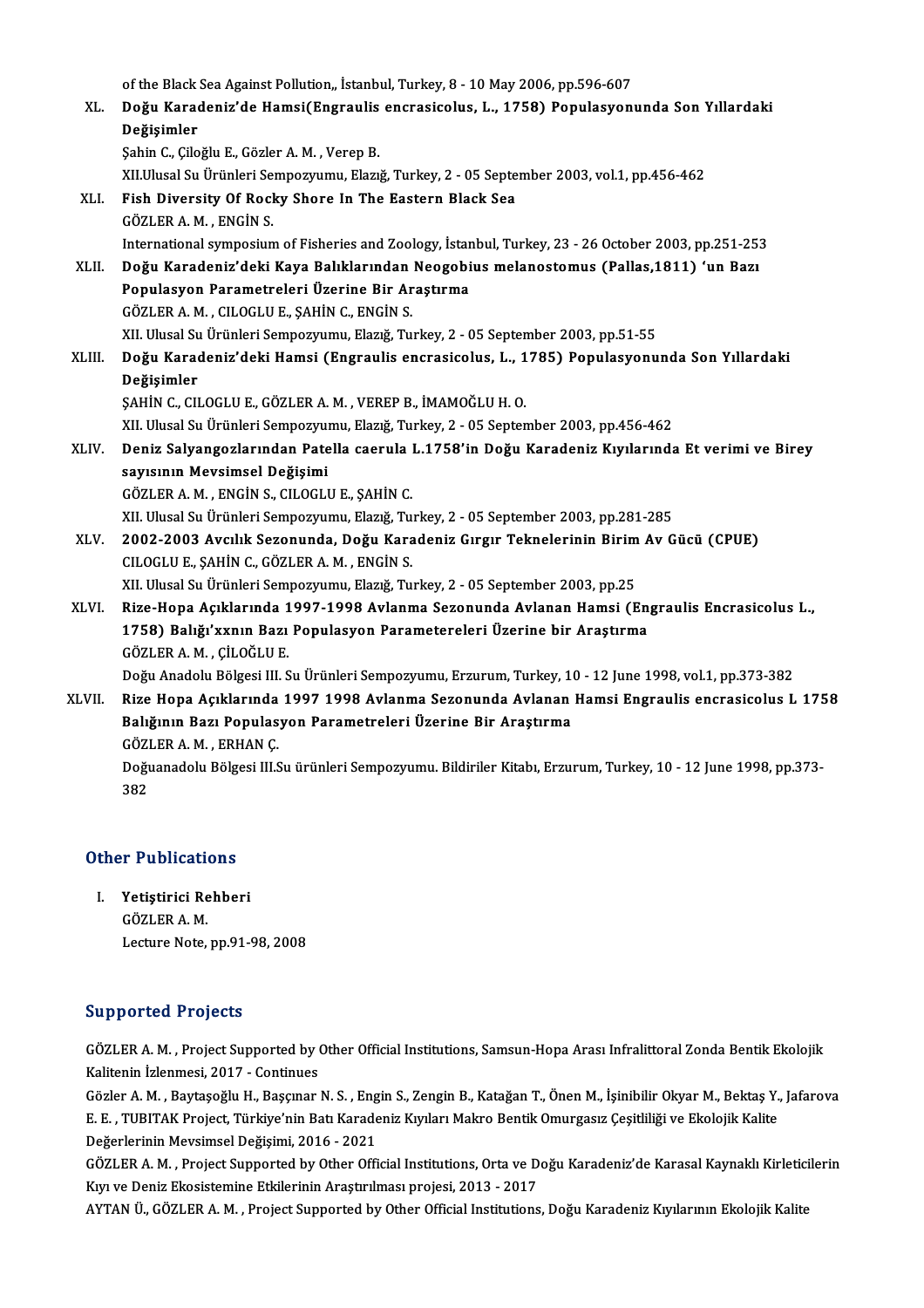DurumlarınınBelirlenmesiveBentikOmurgasızOrganizmalarınTür Çeşitliliği,2013 -2017 Durumlarının Belirlenmesi ve Bentik Omurgasız Organizmaların Tür Çeşitliliği, 2013 - 2017<br>GÖZLER A. M. , TUBITAK Project, Çoruh Havzası Malacostraca (Crustacea) Faunası Ve Ekolojik Özellikleri, 2015 - 2016<br>GÖZLER A. M. , T Durumlarının Belirlenmesi ve Bentik Omurgasız Organizmaların Tür Çeşitliliği, 2013 - 2017<br>GÖZLER A. M. , TUBITAK Project, Çoruh Havzası Malacostraca (Crustacea) Faunası Ve Ekolojik Özellikleri, 2015 - 2016<br>GÖZLER A. M. , T GÖZLER A. M. , TUBITAK Project, Çoruh Havzası Malacostraca (Crustacea) Faunası Ve Ekolojik Özellikleri, 2015 - 2016<br>GÖZLER A. M. , TUBITAK Project, Güney Karadeniz Kriptobentik ve Epibentik Ihtiyofaunanın Belirlenmesi, 201 GÖZLER A. M. , TUBITAK P<br>GÖZLER A. M. , TUBITAK P<sub>i</sub><br>Belirlenmesi, 2007 - 2010<br>GÖZLER A. M. , EU Support GÖZLER A. M. , TUBITAK Project, Araştırmacı Su Ürünleri Yetiştiricilik İşletmelerinin Denizel Ekosistemde Olan<br>Belirlenmesi, 2007 - 2010<br>GÖZLER A. M. , EU Supported Other Project, Rize Artvin Kültür Balıkçılığı Teşvili ve

Belirlenmesi, 2007 - 2010<br>GÖZLER A. M. , EU Supported Other Project, Rize Artvin Kültür Balıkçılığı Teşvili ve Geliştirilmesi, 2008 - 2008<br>ŞAHİN C., GÖZLER A. M. , TUBITAK Project, Doğu Karadeniz'de Beyaz Kum Midyesi (Cham GÖZLER A. M. , EU Supported Other Project, Rize Art<mark><br>ŞAHİN C., GÖZLER A. M. , TUBITAK Project, Doğu Kar</mark><br>gelişimi ve Üreme Periyodunun Tespiti, 2007 - 2008

# gensimi ve oreme reriyodunun Tespid, 2007 - 2008<br>Memberships / Tasks in Scientific Organizations Memberships / Tasks in Scientific Organiz<br>Ziraat Mühendisleri Odası, Member, 2000 - Continues

Ziraat Mühendisleri Odası, Member, 2000 - Continues<br>Scientific Refereeing

Yunus Araştırma Bülteni, National Scientific Refreed Journal, September 2015 Scientific Refereenig<br>Tunus Araştırma Bülteni, National Scientific Refreed Journal, September 2015<br>TURKISH JOURNAL OF ZOOLOGY , National Scientific Befreed Journal, January 2015<br>TURKISH JOURNAL OF ZOOLOGY , National Scient Yunus Araştırma Bülteni, National Scientific Refreed Journal, September 2015<br>TURKISH JOURNAL OF ZOOLOGY , National Scientific Refreed Journal, January 2015<br>TURKISH JOURNAL OF ZOOLOGY , National Scientific Refreed Journal, TURKISH JOURNAL OF ZOOLOGY , National Scientific Refreed Journal, Ja<br>TURKISH JOURNAL OF ZOOLOGY , National Scientific Refreed Journal, O<br>Yunus Arastırma Bülteni, National Scientific Refreed Journal, July 2014<br>Yunus Arastır TURKISH JOURNAL OF ZOOLOGY , National Scientific Refreed Journal, October 2014<br>Yunus araştırma Bülteni, National Scientific Refreed Journal, July 2014<br>Yunus Araştırma bülteni, National Scientific Refreed Journal, June 2013

#### **Edit Congress and Symposium Activities**

REGIONAL WORKSHOP ON BLACK SEA MARINE ECOSYSTEMS AND FISHERIES, Attendee, Trabzon, Turkey, 2015 BUTE UDTIŞT ÜDB ÜHÜ DJ'IHP ODTUM TICEFVTETÜR<br>REGIONAL WORKSHOP ON BLACK SEA MARINE ECOSYSTEMS AND FISHERIES, Attendee, Trabzon, Turkey, 2015<br>DENİZ İZLEMELERİNDE STANARDİZASYONUN SAĞLANMASI PROJESİ AÇILIŞ TTOPLANTISI, Atten REGIC<br>DENIZ<br>2015<br>19 Ub DENİZ İZLEMELERİNDE STANARDİZASYONUN SAĞLANMASI PROJ<br>2015<br>18.Ulusal Su Ürünleri Sempozyumu, Attendee, İzmir, Turkey, 2015<br>MAGODESU 2015, Attendee, Trabaen, Turkey, 2015 2015<br>18.Ulusal Su Ürünleri Sempozyumu, Attendee, İzmir,<br>MACODESU 2015, Attendee, Trabzon, Turkey, 2015<br>Firalaji 2015 Semporuumu, Attendee, Sinan, Turkey, 18.Ulusal Su Ürünleri Sempozyumu, Attendee, İzmir, Turke<br>MACODESU 2015, Attendee, Trabzon, Turkey, 2015<br>Ekoloji 2015 Sempozyumu, Attendee, Sinop, Turkey, 2015<br>PİZE'DE KÜLTÜR PALIKÇILLĞI GALISTAYL Attendee, Turke MACODESU 2015, Attendee, Trabzon, Turkey, 2015<br>Ekoloji 2015 Sempozyumu, Attendee, Sinop, Turkey, 2015<br>RİZE'DE KÜLTÜR BALIKCILIĞI CALISTAYI. Attendee. Turkey. 2015 INTERNATIONAL SYMPOZYUM ON FISHERIES AND AQUATIC SCIENCES, Attendee, Trabzon, Turkey, 2014 RİZE'DE KÜLTÜR BALIKÇILIĞI ÇALIŞTAYI, Attendee, Turkey, 2015<br>INTERNATIONAL SYMPOZYUM ON FISHERIES AND AQUATIC SCIENCE<br>17.Ulusal Su Ürünleri Sempozyumu, Attendee, İstanbul, Turkey, 2013<br>Doğal Alabalık Calıstayı, Session Mod INTERNATIONAL SYMPOZYUM ON FISHERIES AND AQUATIC SCIEN<br>17.Ulusal Su Ürünleri Sempozyumu, Attendee, İstanbul, Turkey, 201:<br>Doğal Alabalık Çalıştayı, Session Moderator, Trabzon, Turkey, 2009<br>YV. Ulusal Su Ürünleri Sempozyumu 17.Ulusal Su Ürünleri Sempozyumu, Attendee, İstanbul, Turkey, 20<br>Doğal Alabalık Çalıştayı, Session Moderator, Trabzon, Turkey, 2009<br>XV: Ulusal Su Ürünleri Sempozyumu, Attendee, Rize, Turkey, 2009<br>Yetistirgilik ve Geyre Çal Doğal Alabalık Çalıştayı, Session Moderator, Trabzon, Turkey, 20<br>XV: Ulusal Su Ürünleri Sempozyumu, Attendee, Rize, Turkey, 200<br>Yetiştircilik ve Çevre Çalıştayı, Attendee, Trabzon, Turkey, 2007<br>XIV Ulusal Su Ürünleri Sempo XV: Ulusal Su Ürünleri Sempozyumu, Attendee, Rize, Turkey, 2009<br>Yetiştircilik ve Çevre Çalıştayı, Attendee, Trabzon, Turkey, 2007<br>XIV Ulusal Su Ürünleri Sempozyumu, Attendee, Muğla, Turkey, 2007<br>1. RİZE SEMPOZYUMU, Attende Yetiştircilik ve Çevre Çalıştayı, Attendee, Trabzon, Tur<br>XIV Ulusal Su Ürünleri Sempozyumu, Attendee, Muğla<br>1. RİZE SEMPOZYUMU, Attendee, Rize, Turkey, 2006<br>1st Piannual Scientifis Conforence Plask See Ecosyst XIV Ulusal Su Ürünleri Sempozyumu, Attendee, Muğla, Turkey, 2007<br>1. RİZE SEMPOZYUMU, Attendee, Rize, Turkey, 2006<br>1st Biannual Scientific Conference Black Sea Ecosystem Beyond, Attendee, İstanbul, Turkey, 2006<br>ULUSAL SU CÜ 1. RİZE SEMPOZYUMU, Attendee, Rize, Turkey, 2006<br>1st Biannual Scientific Conference Black Sea Ecosyst<br>ULUSAL SU GÜNLERİ 2005, Attendee, Turkey, 2005<br>YILUlusal Su Ürünleri Semnegrumu, Attendee, Cana 1st Biannual Scientific Conference Black Sea Ecosystem Beyond, Attendee<br>ULUSAL SU GÜNLERİ 2005, Attendee, Turkey, 2005<br>XIII Ulusal Su Ürünleri Sempozyumu, Attendee, Çanakkale, Turkey, 2005<br>Uluslararas Bakkakkı və Zaoolaji ULUSAL SU GÜNLERİ 2005, Attendee, Turkey, 2005<br>XIII Ulusal Su Ürünleri Sempozyumu, Attendee, Çanakkale, Turkey, 2005<br>Uluslararas Balıkçılık ve Zoooloji Sempozyumu, Attendee, İstanbul, Turkey, 2003<br>XII Ulusal Su Ürünleri Se XIII Ulusal Su Ürünleri Sempozyumu, Attendee, Çanakkale, Turkey, 2<br>Uluslararas Balıkçılık ve Zoooloji Sempozyumu, Attendee, İstanbul, 1<br>XII Ulusal Su Ürünleri Sempozyumu, Attendee, Elazığ, Turkey, 2003<br>III Değu anadelu Su Uluslararas Balıkçılık ve Zoooloji Sempozyumu, Attendee, İstanbul, Turkey, 200<br>XII Ulusal Su Ürünleri Sempozyumu, Attendee, Elazığ, Turkey, 2003<br>III. Doğu anadolu Su Ürünleri sempozyumu, Attendee, Erzurum, Turkey, 1998<br>II. XII Ulusal Su Ürünleri Sempozyumu, Attendee, Elazığ, Turkey, 2003<br>III. Doğu anadolu Su Ürünleri sempozyumu, Attendee, Erzurum, Turkey, 1998<br>II. Uluslararası Su Ürünleri Sempozyumu, Attendee, İstanbul, Turkey, 1996

#### **Citations**

Total Citations (WOS):38